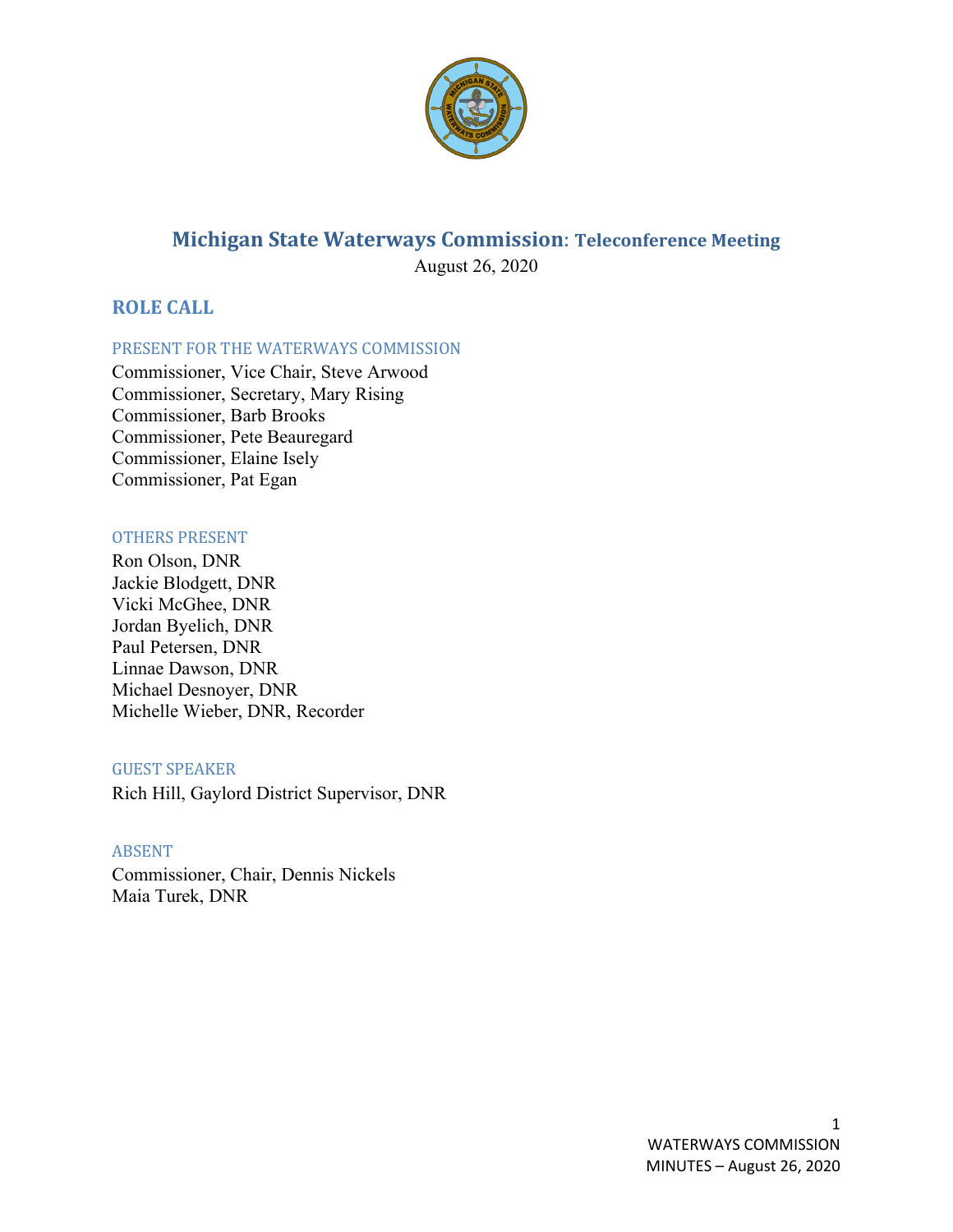

# **MINUTES**

## OPENING COMMENTS

Vice-Chair, Steve Arwood called the meeting to order at 9:06 a.m., August 26, 2020. Due to the COVID-19 pandemic, this meeting was held virtually. The meeting began with reciting the Pledge of Allegiance.

# PUBLIC APPEARANCE

Due to the virtual meeting, if there were members of the public dialed in, they did so anonymously.

# ACTION ITEMS

- **MOTION:** Vice-Chair, Steve Arwood asked for a motion for approval of the minutes from the June 16, 2020 Michigan State Waterways Commission meeting. The motion was put into place by Commissioner Pete Beauregard and was seconded by Commissioner Barb Brooks. Motion carried unanimously, 5-0.
- **MOTION:** Vice-Chair, Steve Arwood asked for a motion for approval of the revised minutes from the April 30, 2020 Michigan State Waterways Commission meeting. The motion was put into place by Commissioner Barb Brooks and was seconded by Commissioner Elaine Isely. Motion carried unanimously, 5-0.
- **MOTION:** Vice-Chair Steve Arwood asked for a motion for approval in support of resolution number 08-2020-01, Resolution of Support for FY2021 Waterways Capital Outlay Funding Plan. The motion was put into place by Commissioner Barb Brooks and was seconded by Commissioner Pete Beauregard. Motion carried unanimously, 6-0.
- **MOTION:** Vice-Chair Steve Arwood asked for a motion for approval in support of resolution number 08-2020-02, Resolution of Support to Honor Commissioner, Steve Arwood, for his time served on the Michigan State Waterways Commission. The motion was put into place by Commissioner Mary Rising and seconded by Commissioner Pete Beauregard. Motion carried unanimously, 6-0.

## COMMITTEE REPORTS

# *FACILITIES*

The Facilities Subcommittee update consisted of a discussion regarding FY21 Capital Outlay funding plans. Jordan Byelich presented the list of 18 projects for design, construction, or a combination of both. A few of those include Bolles harbor boating access site (BAS), Clinton River Cutoff BAS, Grawn Field Office, Klinger Lake BAS, and the Mackinac Island State Harbor.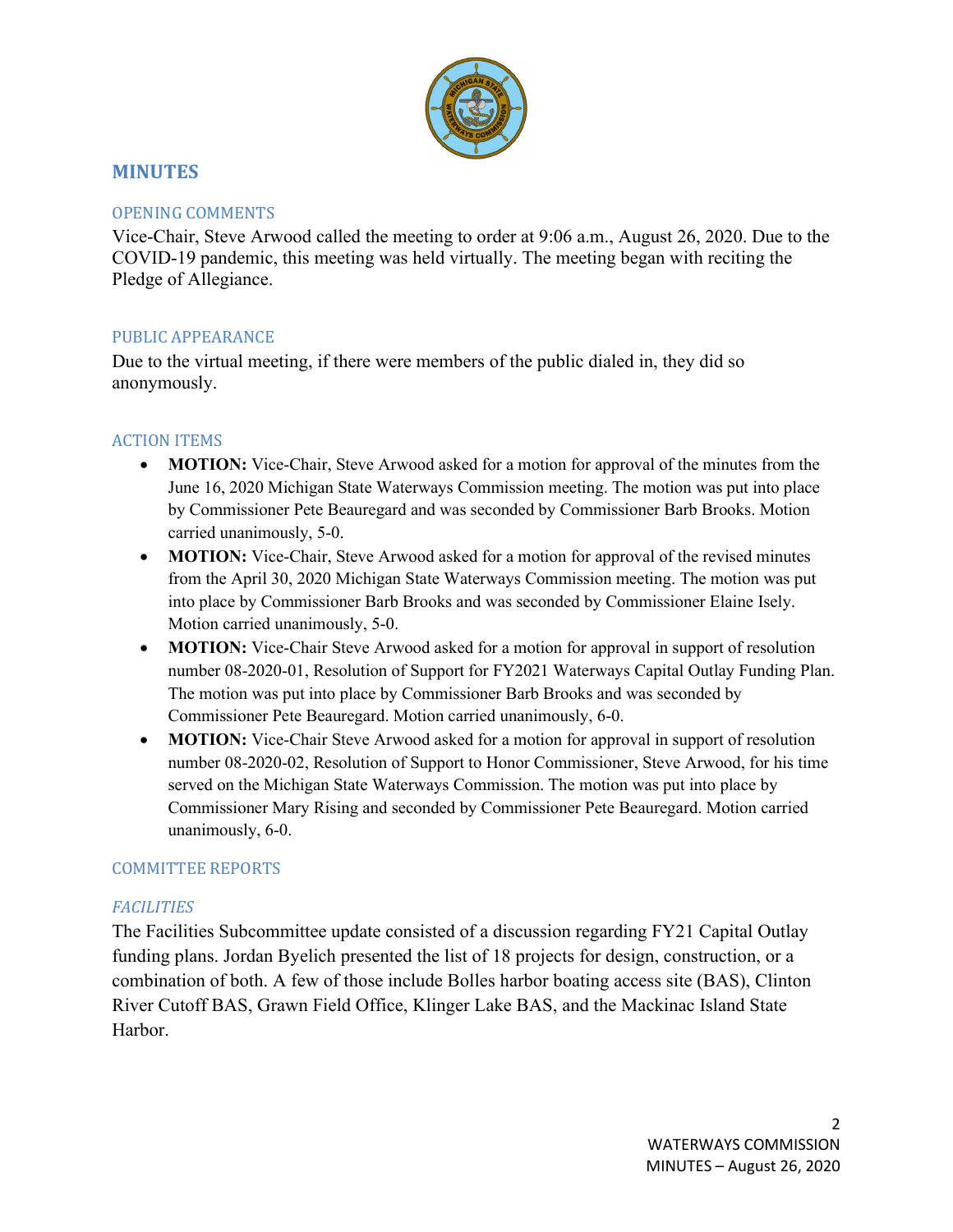

## *OPERATIONS*

The Operations Subcommittee received a variance request from the Charlevoix City Marina. The request consisted of a permanent increase from 2 to 3 commercial docks. The Commission supports this request for a 3-year period.

# GENERAL UPDATES

Ron Olson reminded the Commission of the ongoing Executive Orders that are in place – this includes the spending and hiring controls and outdoor crowd size of 100 or less. The DNR is still working through projects that were delayed due to COVID-19. Harbors across the state are still experiencing high water levels – some running with reduced amenities, such as Mackinac Island State Harbor, operating without power and Hammond Bay State Harbor only operating as a Harbor of Refuge. Regarding the budget for FY21, the general fund is looking to have a better outcome than anticipated. FY22 budget forecast is in the beginning stages. There has been an uptick in boating access site use, and boat sales are up. In general, boating has been very popular this season.

Vicki McGhee provided a summary of information gathered from the DNR's Law Enforcement Division on boating accidents. There was a curiosity if there was a correlation between boating accidents and the record-level high waters. According to the data collected (as of August 11, 2020), high water does not appear to be a significant factor when compared to the 2 previous years.

## GUEST SPEAKER

Rich Hill, Gaylord District Supervisor, provided an update on the Gaylord District's responsibilities and conditions. To summarize, the Gaylord District is responsible for managing 15 state parks and recreation areas, 100 boating access sites, 3 state harbors, 1 waterfall, 31 state forest campgrounds, 1,226 ORV/snowmobile trail miles, 506 pathway miles, and 214 rail trail miles.

On the harbor side of things, Hammond Bay is closed due to high water and submerged electrical connectors, the Harbor Host Pilot Program began at Presque Isle and Straits State Harbor this season. Feedback was positive, as the hosts did a wonderful job. Straits State Harbor had similar occupancy rates in July compared to 2019, but with significantly lower fuel sales. The new fuel system at Presque Isle is working well and reported occupancy and fuel sales are consistent with a normal year.

As for the boating access sites, courtesy skid pier installation at some sites was delayed due to compliance with Executive Orders related to the COVID-19 pandemic. Some major maintenance projects needed to be postponed to focus on the basics. Emphasis was placed on safe and functional to get the sites useable for the intended purpose. As more staff was hired, we were able to put more emphasis on aesthetics. There was significant use at all boating access sites.